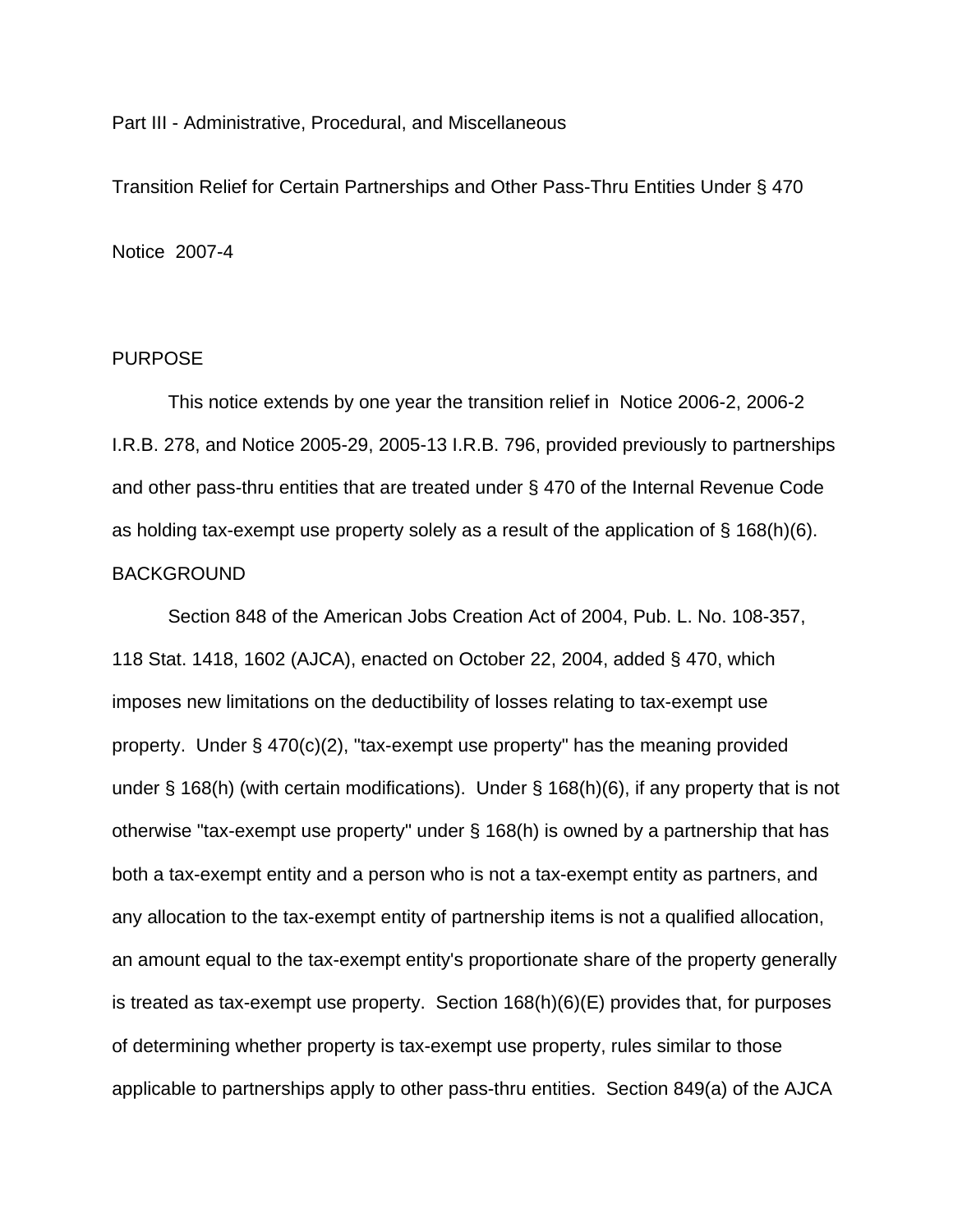provides that § 470 generally applies to leases entered into after March 12, 2004. Section 403(ff) of the Gulf Opportunity Zone Act of 2005, Pub. L. No. 109-135, 119 Stat. 2632, amended § 849(a) of the AJCA to provide that, in the case of property treated as tax-exempt use property solely by reason of § 168(h)(6), § 470 applies to property acquired after March 12, 2004.

Notice 2006-2 and Notice 2005-29 provide transition relief to partnerships and other pass-thru entities that are treated by § 470 as holding tax-exempt use property as a result of the application of § 168(h)(6). Specifically, Notice 2006-2 and Notice 2005- 29 provide that, in the case of partnerships and pass-thru entities described in § 168(h)(6)(E), for taxable years that begin before January 1, 2006, and January 1, 2005, respectively, the Internal Revenue Service will not apply § 470 to disallow losses associated with property that is treated as tax-exempt use property solely as a result of the application of § 168(h)(6). Notice 2006-2 was issued subsequent to the receipt by the Treasury Department of a letter from the Chairmen and Ranking Members of both the Senate Finance Committee and House Ways and Means Committee requesting that the Treasury Department consider extending the transition relief provided in Notice 2005-29 for taxable years beginning before January 1, 2006.

On September 29, 2006, the Tax Technical Corrections Act of 2006 was introduced in Congress. This legislation addresses, among other things, the application of § 470 to partnerships and other pass-thru entities with tax-exempt use property as a result of § 168(h)(6). See H.R. 6264, 109th Cong. 2nd Sess. § 6(e) (2006) and S. 4026, 109th Cong. 2nd Sess. § 6(e) (2006). The Chairmen of the Senate Finance Committee

2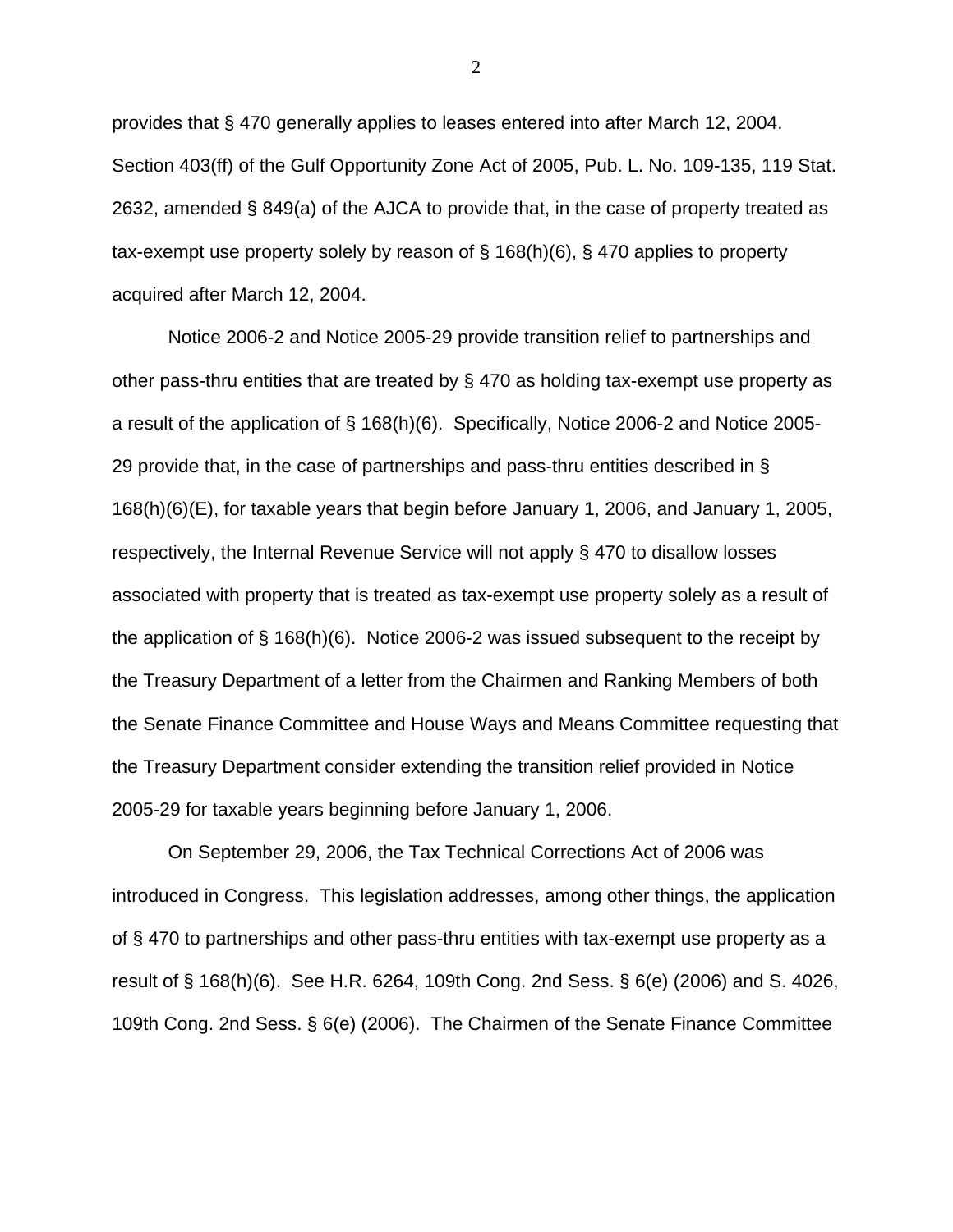and House Ways and Means Committee solicited comments regarding the legislation. As of the date of this notice, no congressional action has been taken on the legislation.

If enacted in its current form, the legislation will be effective retroactively, in the case of property treated as tax-exempt use property solely by reason of § 168(h)(6), to property acquired after March 12, 2004. However, the DESCRIPTION OF THE TAX TECHNICAL CORRECTIONS ACT OF 2006, as prepared by the Staff of the Joint Committee on Taxation (October 2, 2006, JCX-48-06), provides that it is not intended that the effective date of the legislation supersede the rules set forth in Notice 2006-2 and Notice 2005-29, with respect to the application of § 470 in the case of partnerships and other pass-thru entities, for taxable years of these entities beginning in 2005 and 2004, respectively. The Service will continue to apply the rules set forth in Notice 2005- 29 and Notice 2006-2. Additionally, in the case of partnerships and pass-thru entities described in § 168(h)(6)(E), for taxable years beginning before January 1, 2007, the Service will not apply § 470 to disallow losses associated with property that is treated as tax-exempt use property solely as a result of the application of § 168(h)(6).

## EXTENSION OF TRANSITION RELIEF

In the case of partnerships and other pass-thru entities described in § 168(h)(6)(E), for taxable years that begin before January 1, 2007, the Service will not apply § 470 to disallow losses associated with property that is treated as tax-exempt use property solely as a result of the application of § 168(h)(6). Abusive transactions involving partnerships and other pass-thru entities remain subject to challenge by the Service under other provisions of the tax law.

## EFFECT ON OTHER DOCUMENTS

3